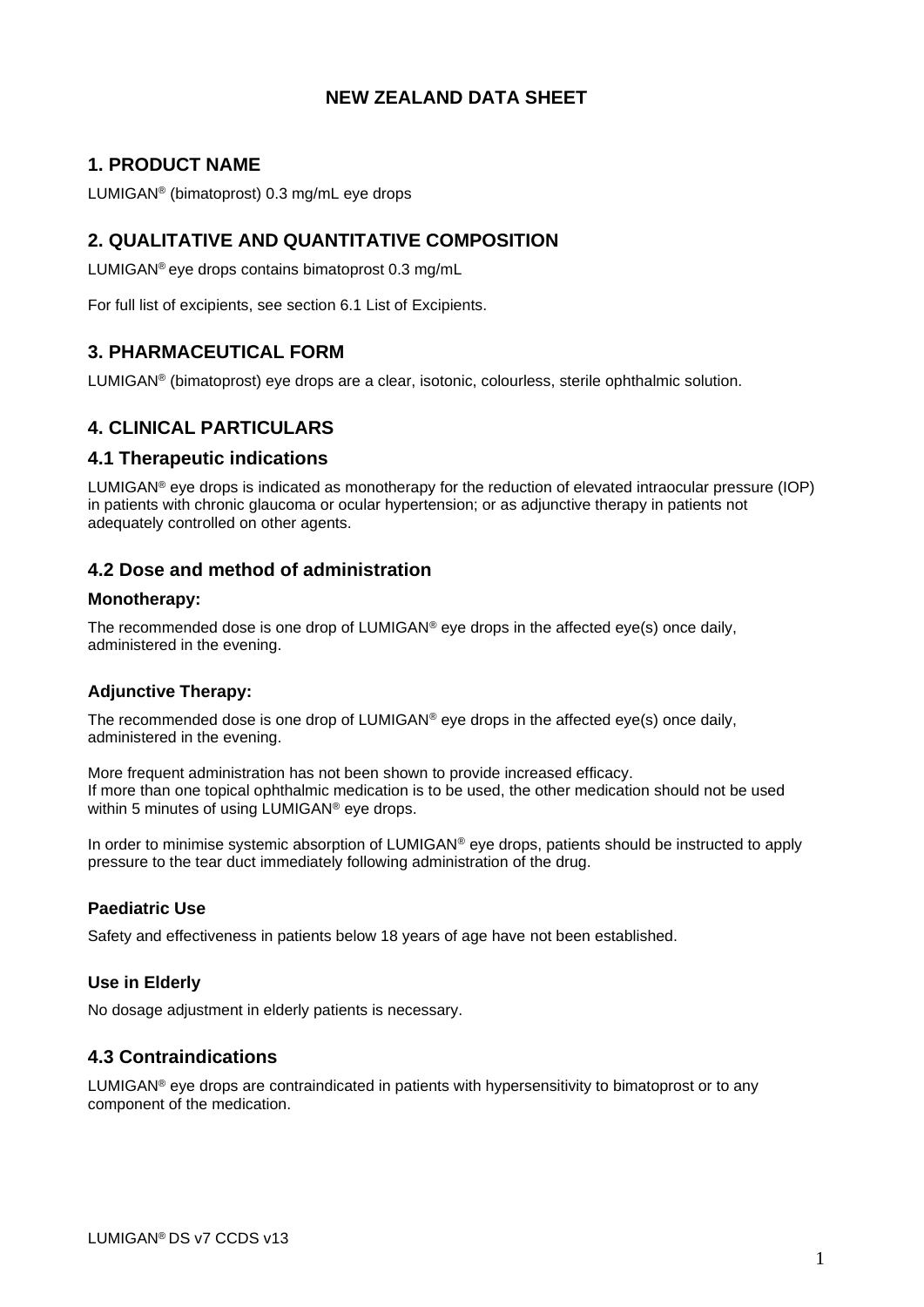# **4.4 Special warnings and precautions for use**

## **General:**

LUMIGAN® eye drops has not been studied in patients with heart block more severe than first degree or uncontrolled congestive heart failure. There have been a limited number of spontaneous reports of bradycardia or hypotension with LUMIGAN® eye drops. LUMIGAN® eye drops should be used with caution in patients predisposed to low heart rate or low blood pressure.

LUMIGAN<sup>®</sup> eve drops has not been studied in patients with compromised respiratory function and should therefore be used with caution in such patients. In clinical studies, in those patients with a history of a compromised respiratory function, no significant untoward respiratory effects have been seen.

 $LUMIGAN<sup>®</sup>$  eye drops has not been studied in patients with renal or hepatic impairment and should therefore be used with caution in such patients.

During treatment with bimatoprost, darkening of the eyelid skin and gradual increased eyelash growth (lengthening, darkening and thickening) with no consequent untoward ocular effects have been observed. Increased iris pigmentation has also been reported. The change in iris pigmentation occurs slowly and may not be noticeable for several months to years. Neither naevi nor freckles of the iris appear to be affected by treatment. The effect has been seen in up to 2% of patients treated with LUMIGAN® eye drops for up to 6 months. At 12 months, the incidence of iris pigmentation with LUMIGAN<sup>®</sup> eye drops was 1.5% and did not increase following 3 years of treatment. The long-term effects of increased iris pigmentation are not known.

Before treatment is initiated, patients should be informed of the possibility of eyelash growth, darkening of the eyelid skin and increased iris pigmentation. Some of these changes may be permanent and may lead to differences in appearance between the eyes when only one eye is treated. Periorbital tissue pigmentation has been reported to be reversible in some patients.

There is the potential for hair growth to occur in areas where LUMIGAN $\mathcal D$  eye drops solution comes repeatedly in contact with the skin surface. Thus, it is important to apply LUMIGAN $\mathcal D$  eye drops as instructed and to avoid it running onto the cheek or other skin areas.

In LUMIGAN<sup>®</sup> studies in patients with glaucoma or ocular hypertension, it has been shown that more frequent exposure of the eye to more than one dose of bimatoprost daily may decrease the IOP-lowering effect. Patients using LUMIGAN® eye drops with other prostanglandin analogues should be monitored for changes to their intraocular pressure.

LUMIGAN<sup>®</sup> eye drops should be used with caution in patients with active intraocular inflammations (e.g. uveitis) because the inflammation may be exacerbated.

Macular oedema, including cystoid macular oedema, has been reported during treatment with bimatoprost 0.3 mg/mL ophthalmic solution for elevated IOP. LUMIGAN<sup>®</sup> eye drops should be used with caution in aphakic patients, in pseudophakic patients with a torn posterior lens capsule, or in patients with known risk factors for macular oedema (e.g. intraocular surgery, retinal vein occlusions, ocular inflammatory disease and diabetic retinopathy).

LUMIGAN® eye drops has not been studied in patients with inflammatory ocular conditions, neovascular, inflammatory, angle-closure glaucoma, congenital glaucoma or narrow-angle glaucoma.

## **Information for patients:**

LUMIGA $N^{\circ}$  eye drops contain the preservative benzalkonium chloride, which may be absorbed by and cause discolouration of soft contact lenses. Patients wearing soft (hydrophilic) contact lenses should remove them prior to instillation of LUMIGAN® eye drops and wait at least 15 minutes following administration before reinserting soft lenses. LUMIGAN® eye drops should not be administered while wearing contact lenses.

The tip of the bottle should not be allowed to contact the eye, surrounding structures, fingers or any other surface in order to avoid eye injury and contamination of the solution.

There have been reports of bacterial keratitis associated with the use of multidose containers of topical ophthalmic products. These containers had been inadvertently contaminated by patients who, in most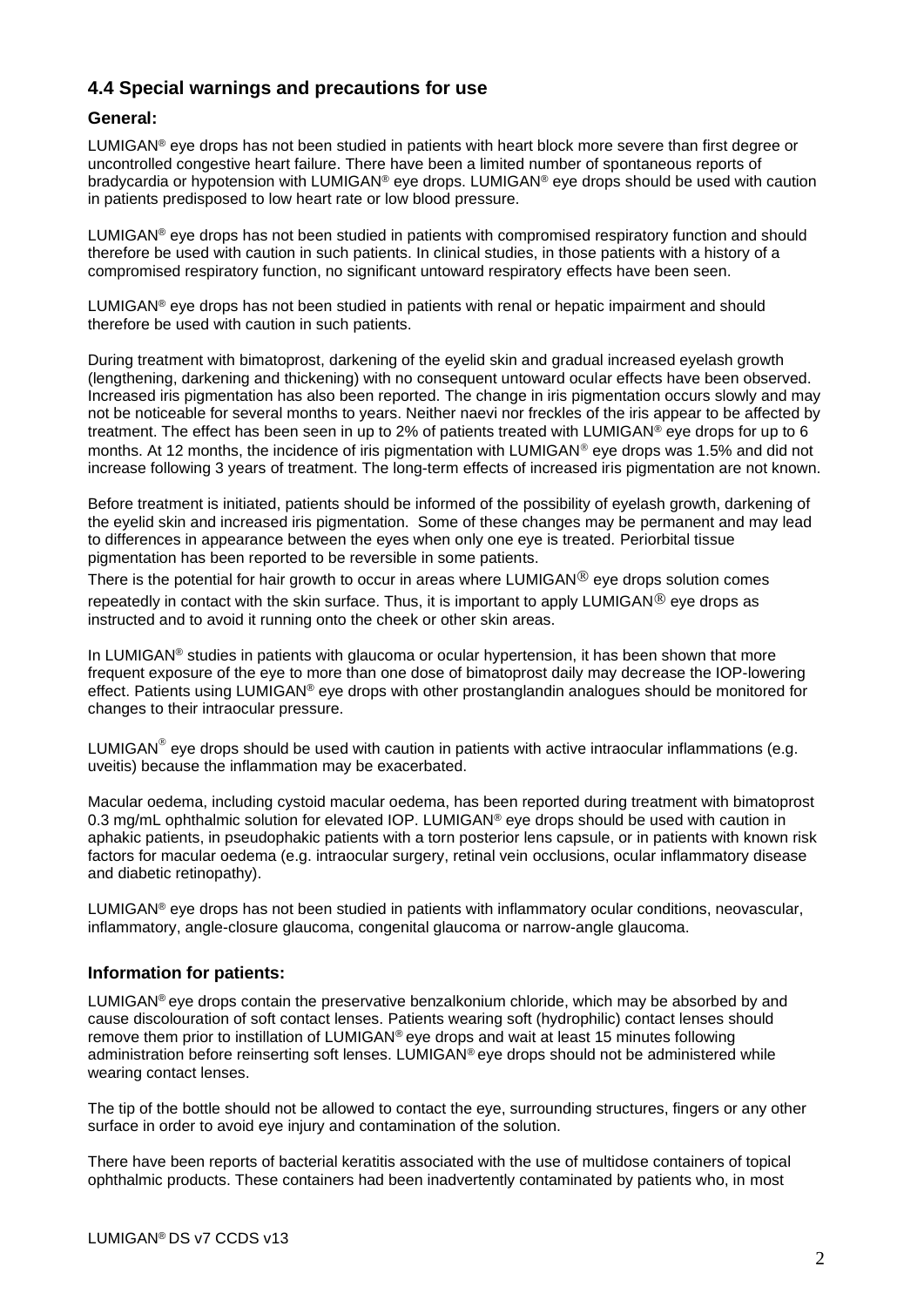cases, had a concurrent ocular disease. Patients with a disruption of the ocular epithelial surface are at greater risk of developing bacterial keratitis.

# **4.5 Interaction with other medicines and other forms of interaction**

No interaction studies have been performed.

No drug-drug interactions are anticipated in humans since systemic concentrations of bimatoprost are extremely low (less than 0.2 ng/mL) following ocular dosing. No effects on hepatic drug metabolising enzymes were observed in pre-clinical studies. Therefore, specific interaction studies with other medicinal products have not been performed with LUMIGAN® eye drops.

In clinical studies, LUMIGAN® eye drops was used concomitantly with a number of different ophthalmic beta-blocking agents without evidence of drug interactions.

Concomitant use of LUMIGAN® eye drops and antiglaucoma agents other than topical beta-blockers has not been evaluated during adjunctive glaucoma therapy.

There is a potential for the IOP-lowering effect of prostaglandin analogues to be reduced in patients with glaucoma or ocular hypertension when used with other prostaglandin analogues.

## **4.6 Fertility, pregnancy and lactation**

#### **Impairment of Fertility:**

Bimatoprost did not affect fertility in male or female rats at oral doses up to 0.6 mg/kg/day (approximately 103 times the intended human exposure).

#### **Pregnancy and Lactation:**

#### Pregnancy Category B3

In embryofoetal development studies in pregnant mice and rats abortion but no developmental effects were observed at doses that were at least 33 or 97 times higher, respectively, than the intended human exposure. In peri/postnatal studies in rats, reduced gestation time, foetal death and decreased pup body weights were observed in dams given  $\geq 0.3$  mg/kg/day (a rodent-specific pharmacological effect; systemic exposure estimated to be at least 41 times the intended human exposure). This maternal toxicity likely resulted in decreased mating performance and gestational body weight gain in the offspring, but neurobehavioural functions were not affected.

There are no adequate and well-controlled studies in pregnant women. LUMIGAN® eye drops should not be used during pregnancy unless clearly necessary.

#### **Use in Lactation**

Bimatoprost was excreted in rat milk following PO administration. Increased pup mortality and depressed pup growth occurred when dams were treated PO with bimatoprost from gestation day 7 to lactation day 20  $a \geq 0.3$  mg/kg/day, corresponding to exposures approximately 41 times the expected human exposure.

There are no data on the excretion of bimatoprost into human milk or on the safety of bimatoprost exposure in infants. Because many drugs are excreted in human milk, nursing women who use LUMIGAN® eye drops should stop breast feeding.

## **4.7 Effects on ability to drive and use machines**

Based on the pharmacodynamic profile, bimatoprost is not expected to affect the ability to drive and use machines. As with any ocular medication, if transient blurred vision occurs at instillation, the patient should wait until the vision clears before driving or using machinery.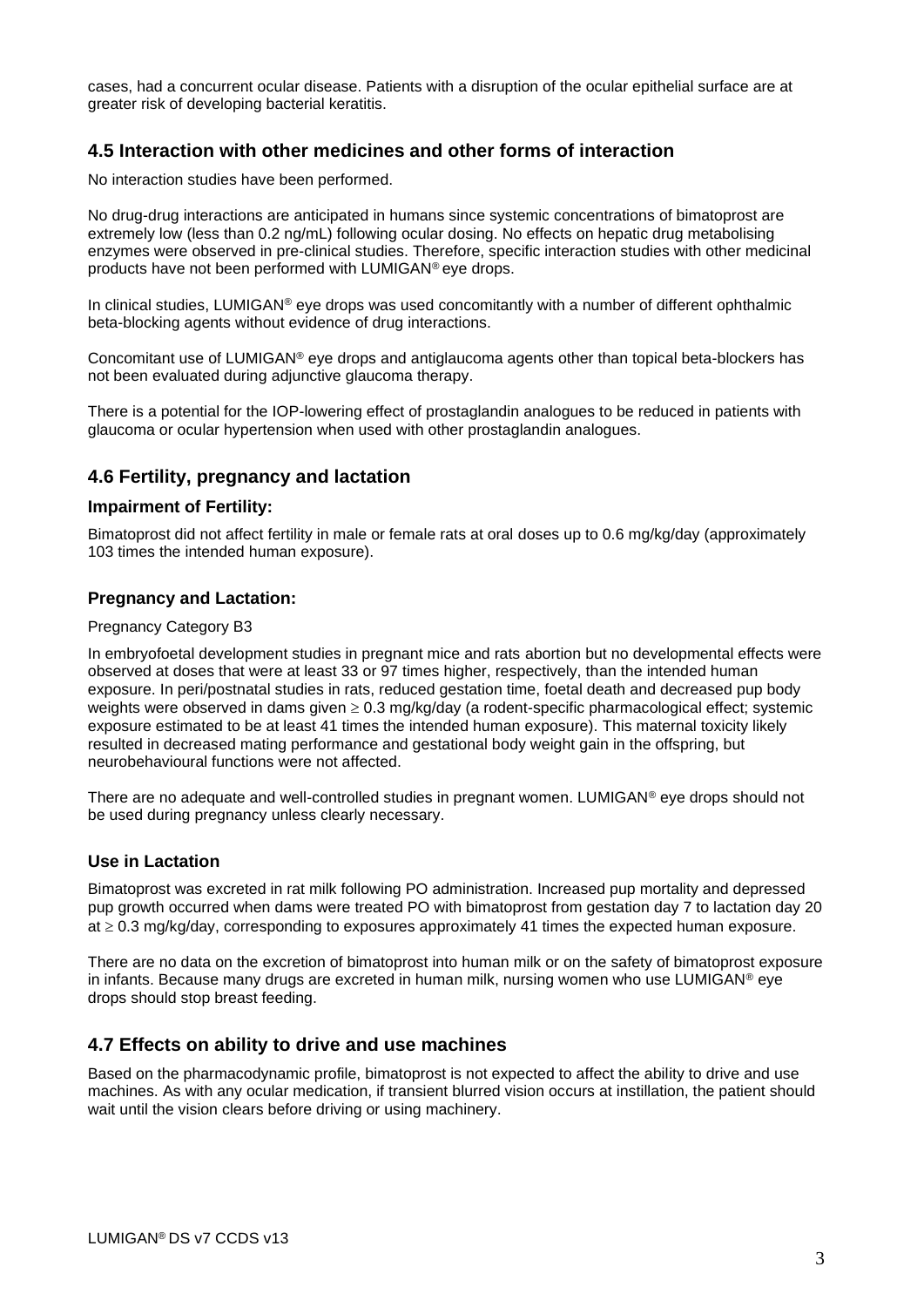# **4.8 Undesirable effects**

In clinical studies, over 1,700 patients have been treated with LUMIGAN $^{\circ}$  eye drops.

In the two pivotal monotherapy trials (715 patients), the most frequently reported treatment-related adverse events were: conjunctival hyperaemia in up to 42%, growth of eyelashes in up to 36% and ocular pruritus in up to 14% of patients. The incidence of conjunctival hyperaemia at baseline was 25.1% and 17.8% in patients allocated to treatment with LUMIGAN® eye drops once daily and timolol twice daily, respectively. At 6 months, the incidence of patients with a greater than mild increase in conjunctival hyperaemia was 6.2% and 0.4% in patients treated with LUMIGAN® eye drops once daily and timolol twice daily, respectively. Less than 7% of patients discontinued due to any adverse event.

The following undesirable effects definitely, probably or possibly related to treatment were reported during clinical trials with LUMIGAN® eye drops. Most were ocular, mild to moderate, and none was serious:

#### Eye Disorders:

Very common (>10%): conjunctival hyperaemia, growth of eyelashes, ocular pruritus. Common (<10%): allergic conjunctivitis, asthenopia, blepharitis, blepheral pigmentation, conjunctival oedema, corneal erosion, eye discharge, eyelash darkening, eyelid erythema, eyelid pruritus, eye pain, foreign body sensation, increased iris pigmentation, lacrimation increased, ocular burning, ocular dryness, ocular irritation, photophobia, pigmentation of periocular skin, superficial punctate keratitis, tearing, visual disturbance/blurred vision and worsening of visual acuity.

Uncommon (<1%): blepharospasm, eyelid oedema, eyelid retraction, iritis, retinal haemorrhage.

Nervous system disorders: Common (<10%): headache Uncommon (<1%): depression, vertigo

Musculoskeletal and connective tissue disorders: Common (<10%): asthenia

Respiratory, thoracic and mediastinal disorders: Uncommon (<1%): infection (primarily colds and upper respiratory tract infections)

Skin and subcutaneous tissue disorders: Common (<10%): skin hyperpigmentation Uncommon (<1%): hirsutism

#### **Post-marketing Experiences**

In addition to what has been observed in clinical trials, the following adverse reactions have been identified during post-marketing use of LUMIGAN® eye drops. Because post-marketing reporting is voluntary and from a population of uncertain size, it is not possible to reliably estimate the frequency of these reactions:

#### Eye disorders:

Periorbital and lid changes associated with periorbital fat atrophy and skin tightness resulting in deepening of eyelid sulcus, eyelid ptosis, enophthalmos and eyelid retraction; erythema (periorbital), eyelid oedema, macular oedema, ocular discomfort

Skin and subcutaneous tissue disorders: Hair growth abnormal, skin discolouration

Gastrointestinal disorders: Nausea

Nervous system disorders: **Dizziness** 

Immune system disorders: Hypersensitivity reaction including signs and symptoms of eye allergy and allergic dermatitis

Vascular disorders: Hypertension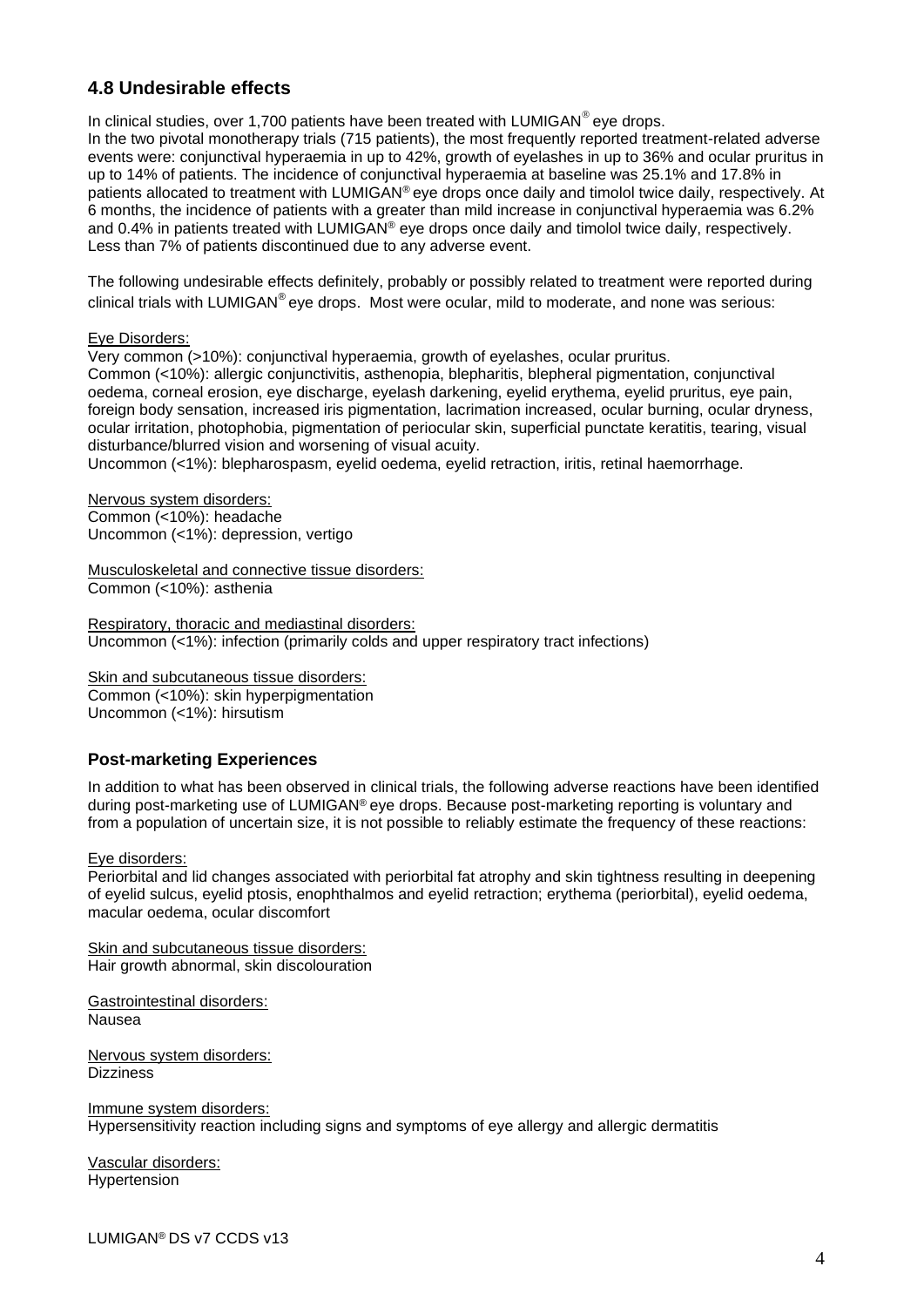[Respiratory, thoracic and mediastinal disorders:](javascript:%20OpenTerm%20() Asthma, exacerbation of asthma, dyspnea

#### **Reporting of suspected adverse reactions**

Reporting suspected adverse reactions after authorisation of the medicine is important. It allows continued monitoring of the benefit/risk balance of the medicine. Healthcare professionals are asked to report any suspected adverse reactions [https://nzphvc.otago.ac.nz/reporting/.](https://nzphvc.otago.ac.nz/reporting/)

# **4.9 Overdose**

If overdose occurs, treatment should be symptomatic and supportive.

Ophthalmic overdose: No case of overdose has been reported, and is unlikely to occur after ocular administration.

Systemic overdose resulting from accidental ingestion: If LUMIGAN® eye drops is accidentally ingested, the following information may be useful: in two-week oral rat and mouse studies, doses up to 250 mg/kg/day did not produce any toxicity. This dose expressed as mg/kg is 1,100 times higher than the accidental dose of one bottle (7.5 mL) of LUMIGAN® eye drops in a 10 kg child.

For advice on the management of overdose please contact the National Poisons Centre on 0800 POISON (0800 764766).

# **5 PHARMACOLOGICAL PROPERTIES**

Bimatoprost is a white to off-white powder and is very soluble in ethyl alcohol and methyl alcohol and slightly soluble in water.

## **5.1 Pharmacodynamic properties**

*Pharmacotherapeutic group:* Antiglaucoma preparations; prostaglandin analogues. *ATC code:* S01EE03

#### **Mechanism of action**

Bimatoprost is a novel synthetic prostamide analogue with potent ocular hypotensive activity. It selectively mimics the effects of a newly discovered naturally occurring substance, prostamide. Prostamide is biosynthesised from anandamide by a pathway involving COX-2 but not COX-1, suggesting a new pathway that leads to the synthesis of endogenous lipid amides that lower intraocular pressure (IOP). Bimatoprost and prostamides differ from prostaglandins (PGs) in that prostamides are biosynthesised from a different precursor, anandamide; bimatoprost does not stimulate any previously described prostanoid receptor; it is not mitogenic; it does not contract the human uterus; and it is electrochemically neutral.

Bimatoprost reduces intraocular pressure in man by increasing aqueous humor outflow through the trabecular meshwork and enhancing uveoscleral outflow. Reduction of the intraocular pressure starts approximately 4 hours after the first administration and maximum effect is reached within approximately 8 to 12 hours. The duration of effect is maintained for at least 24 hours.

Clinical studies have shown mean intraocular pressure decreases of up to 9 mmHg.

## **Clinical efficacy and safety**

Elevated IOP presents a major risk factor in the pathogenesis of glaucomatous visual field loss. The higher the level of intraocular pressure, the greater the likelihood of optic nerve damage and glaucomatous visual field loss. Bimatoprost has the action of lowering intraocular pressure with no clinically relevant effects on heart rate and blood pressure observed in clinical trials.

#### **Monotherapy**

The efficacy of bimatoprost eye drops was demonstrated in two multi-centre studies comparative with timolol 0.5% after 6 months treatment in subjects with chronic glaucoma or ocular hypertension. In each, both once daily and twice daily bimatoprost was compared to twice daily timolol 0.5%. A total of 1198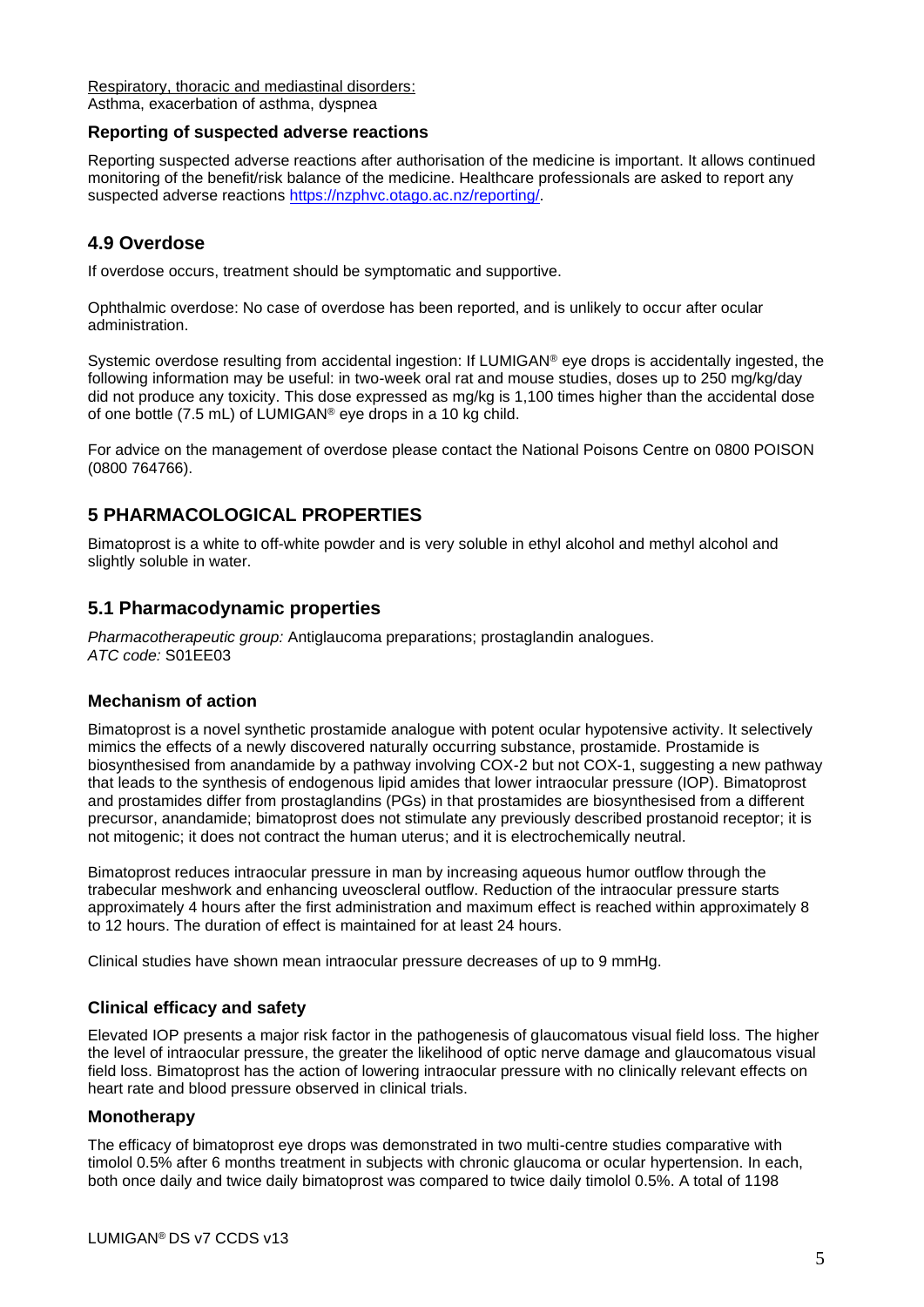patients were enrolled in the two studies with 474 receiving bimatoprost once daily, 483 receiving bimatoprost twice daily and 241 receiving timolol.

Pooled efficacy data from the two clinical studies demonstrates that in the intent-to-treat population bimatoprost 0.3 mg/mL ophthalmic solution, administered both once and twice daily as a monotherapy agent is superior to timolol 0.5% twice daily over a six month period at hours 0, 2 and 8 ( $p \le 0.05$ ). At the primary endpoint (hour 0 at month 6) mean decrease from baseline IOP in patients treated with bimatoprost once daily was –8.28 mmHg and was superior to that in patients treated with timolol (-6.44 mmHg, p < 0.001). At the primary endpoint (hour 0 at month 6) the mean decrease from baseline IOP in patients treated with bimatoprost once daily was -8.28 mmHg and was superior to that in patients treated with bimatoprost twice daily (-7.15 mmHg, p < 0.001). Therefore, twice daily dosing did not show any increased efficacy compared to once daily dosing. Mean IOP changes from baseline for bimatoprost once daily range from 7.01 mmHg to 8.75 mmHg from hours 0 to 8 over the six month period of evaluation. The similar range for timolol was 4.38 mmHg to 6.44 mmHg. Overall, bimatoprost once daily produced a reduction in IOP of 33%. Timolol twice daily produced a reduction of 23%.

In addition to mean change from baseline, a frequency analysis of the IOP recorded at hour 0 at each visit was performed. Consistently 50% of patients achieved an IOP of 17 mmHg or less (a commonly agreed 'target IOP') with bimatoprost once daily over the time period studied, compared to approximately 30% in the timolol group. In addition, those whose IOP was recorded as over 22 mmHg were consistently less than 10% in the bimatoprost group compared to approximately 20% in the timolol group. These results provide positive clinical interpretation to the statistical superiority of the once daily regimen over timolol seen at all visits at hours 0, 2 and 8.

## **Adjunctive Therapy**

The ability of LUMIGAN® 0.3 mg/mL eye drops to lower IOP when used as adjunctive therapy to topical beta-blocker monotherapy has been evaluated in two large scale multi-centre, randomised 3 month studies, involving 722 patients of which 489 received bimatoprost. The numbers and proportions of the different topical beta-blocking agents used in the studies were representative of clinical practice. For the bimatoprost once daily/ beta-blocker regimen hour 0, mean decreases from baseline were consistent over the three month period studied. The values ranged from 6.97 to 7.74 mmHg.

In the first study, bimatoprost 0.03% once or twice daily as an adjunct to beta-blocker therapy was compared with latanoprost 0.005% ophthalmic solution once daily, as an adjunct to beta-blocker therapy. At month 3, the mean decreases in IOP from baseline at hours 0, 2 and 8 in patients treated with bimatoprost once daily/beta-blocker in the intent to treat population ranged from 6.03 to 7.95 mmHg. These were non-inferior to the decreases seen in the latanoprost/beta-blocker group (5.89 to 7.35 mmHg) at all time points. At the primary endpoint (hour 0 at month 3) mean decrease from baseline IOP in patients treated with bimatoprost once daily/beta-blocker was –7.95 mmHg and was non-inferior to that in patients treated with latanoprost/beta-blocker (-7.35 mmHg). At the primary endpoint (hour 0 at month 3) mean decrease from baseline IOP in patients treated with bimatoprost twice daily/beta-blocker was –7.26 mmHg and was non-inferior to that in patients treated with latanoprost/beta-blocker (-7.35 mmHg). Mean changes from baseline hour 0 IOP across all follow-up visits ranged from –7.23 to –7.95 mmHg with bimatoprost once daily/beta-blocker, and from –6.91 to –7.53 mmHg with latanoprost/beta-blocker. The decrease in IOP from baseline hour 0 was statistically significant within each treatment group at each follow-up visit (p < 0.001).

In the second study, bimatoprost 0.03% once or twice daily as an adjunct to beta-blocker therapy was compared with vehicle twice daily, as an adjunct to beta-blocker therapy. At month 3, the mean decreases in IOP from baseline at hours, 0, 2 and 8 in patients treated with bimatoprost once daily/beta-blocker in the intent to treat population ranged from 6.39 to 7.38 mmHg. These were superior to the decreases seen in the vehicle/beta-blocker group (2.62 to 3.59 mmHg) at all time points (p< 0.001). At the primary endpoint (hour 0 at month 3) mean decrease from baseline IOP in patients treated with bimatoprost once daily/betablocker was –7.38 mmHg and was superior to that in patients treated with vehicle/beta-blocker (-3.59 mmHg, p < 0.001). At the primary endpoint (hour 0 at month 3) mean decrease from baseline IOP in patients treated with bimatoprost twice daily/beta-blocker was –6.34 mmHg and was superior to that in patients treated with vehicle/beta-blocker (-3.59 mmHg, p < 0.001). Mean decreases from baseline hour 0 IOP across all follow-up visits ranged from 6.53 to 7.38 mmHg with bimatoprost once daily/beta-blocker, and from 2.04 to 3.59 mmHg with vehicle/beta-blocker. Mean decreases from baseline IOP at hours 0, 2 and 8 were superior to those seen in the vehicle/beta-blocker group at each time point at each follow-up visit (p < 0.001 in the bimatoprost once daily/beta-blocker group;  $p \le 0.003$  in the bimatoprost twice daily/beta-blocker group).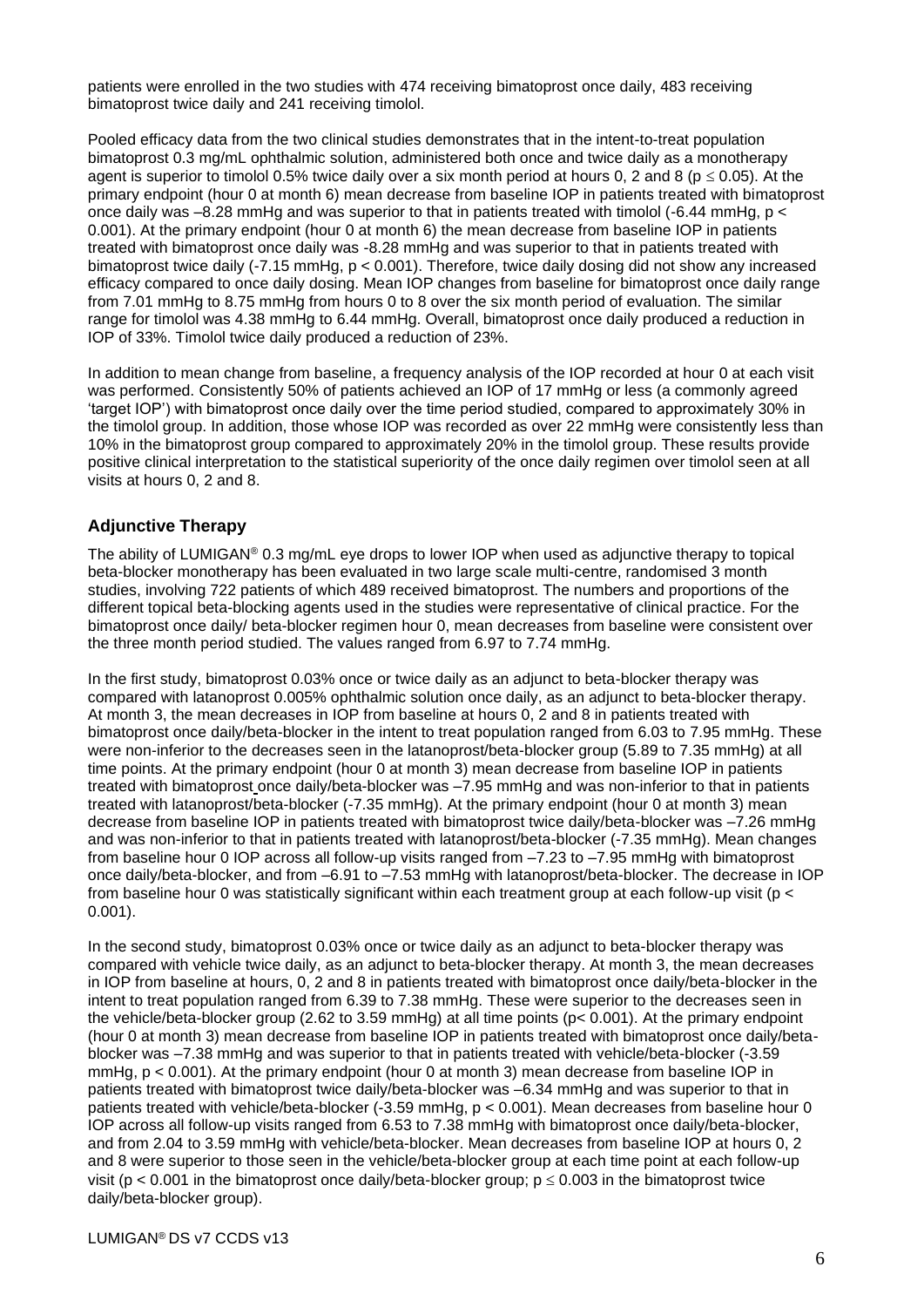In a pooled analysis of both studies, at the primary endpoint (hour 0 at month 3) the mean decrease from baseline IOP in patients treated with bimatoprost once daily/beta-blocker was –7.74 mmHg and was superior to that in patients treated with bimatoprost twice daily/beta-blocker  $(-6.89 \text{ mmHg}, p = 0.017)$ .

# **5.2 Pharmacokinetic properties**

## **Absorption**

Bimatoprost penetrates the human cornea and sclera *in vitro*.

After once daily ocular administration of one drop of bimatoprost 0.3 mg/mL eye drops to both eyes of 15 healthy subjects for two weeks, blood concentrations peaked within 10 minutes after dosing and declined to below the lower limit of detection (0.025 ng/mL) within 1.5 hours after dosing. Mean bimatoprost C<sub>max</sub> values were similar on days 7 and 14 at 0.0721 and 0.0822 ng/mL respectively. The mean AUC<sub>0-24hr</sub> values were also similar on days 7 and 14 at 0.0742 and 0.096ng.hr/mL respectively, indicating that a steady systemic exposure to bimatoprost was reached during the first week of ocular dosing. The systemic exposure of bimatoprost is very low with no accumulation over time.

### **Distribution**

Bimatoprost is moderately distributed into body tissues with a steady state systemic volume of distribution in humans of 0.67 L/kg. In human blood, bimatoprost resides mainly in the plasma. The plasma protein binding of bimatoprost is approximately 90%.

Data from *in vitro* studies showed that the overall extent of melanin binding was not dependent on concentration and the binding was reversible.

### **Metabolism**

Bimatoprost is the major circulating species in the blood once it reaches the systemic circulation following ocular dosing in humans. Bimatoprost then undergoes oxidation, N-deethylation and glucuronidation to form a diverse variety of metabolites.

#### **Excretion**

Bimatoprost is eliminated primarily by renal excretion. Up to 67% of an intravenous dose of radiolabelled bimatoprost administered to healthy volunteers was excreted in the urine, 25% of the dose was excreted via the faeces. The elimination half-life, determined after intravenous administration, was approximately 45 minutes, the total blood clearance of unchanged bimatoprost was 1.5 L/hr/kg.

After twice daily dosing, the mean  $AUC_{0-24hr}$  value of 0.0634 ng.hr/mL for bimatoprost in the elderly (subjects 65 years or older) was statistically significantly higher than that of 0.0218 ng.hr/mL in young healthy adults, suggesting the existence of an age effect. However, this finding is not clinically relevant as systemic exposure for elderly and young subjects remained very low from ocular dosing. There was no accumulation of bimatoprost in the blood over time and the safety profile was similar in elderly and young patients.

## **5.3 Preclinical safety data**

Ocular administration of bimatoprost in monkeys at concentrations of 0.03% or 0.1% once or twice daily for 1 year caused an increase in iris pigmentation and reversible dose-related periocular effects characterised by a prominent upper and/or lower sulcus and widening of the palpebral fissure. No associated increase in melanocyte number was observed with the pigmentation. It appears that the mechanism of increased iris pigmentation is due to increased stimulation of melanin production in melanocytes and not to an increase in melanocyte number.

Periocular effects were also observed in an intravenous toxicity study at systemic exposures at least 235 fold higher than that observed in humans after ocular administration. No functional or microscopic changes related to the periocular effects were observed. The mechanism of action for the observed periocular changes is unknown.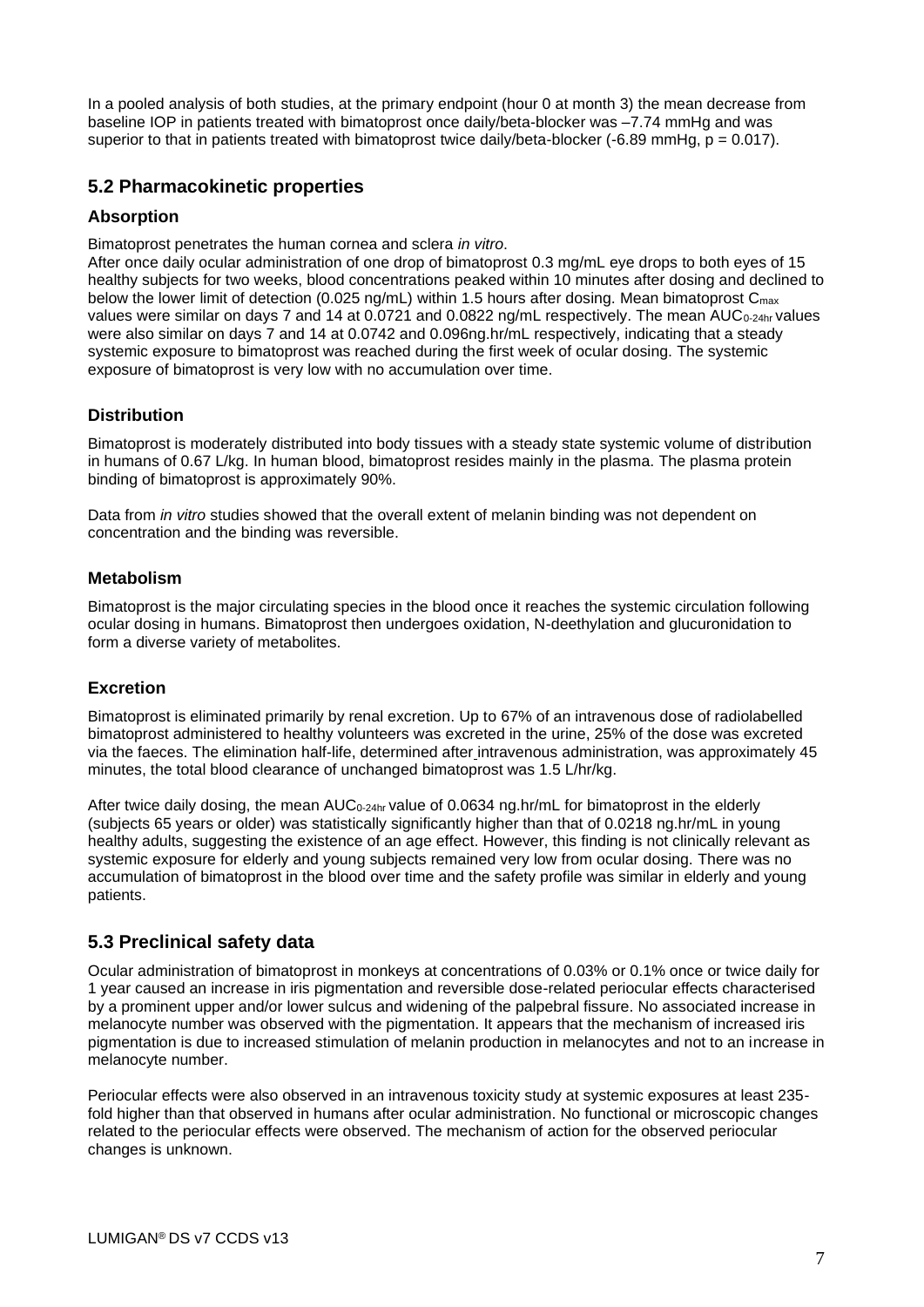## **Carcinogenicity :**

The carcinogenic potential of orally administered (gavage) bimatoprost was evaluated in mice given 0.3, 1.0 or 2.0 mg/kg/day and in rats given 0.1, 0.3 or 1.0 mg/kg/day for 104 weeks. There was no evidence of tumorigenic potential at any of the administered dosages in either species. In the rat carcinogenicity study, a dose-related increase in vacuolated corpora lutea was observed. The ovarian effects in rats is believed to be species specific.

# **Mutagenicity:**

Bimatoprost was not mutagenic or clastogenic in a bacterial mutation assay, in a mouse lymphoma test *in vitro* or in a mouse micronucleus test.

# **6. PHARMACEUTICAL PARTICULARS**

## **6.1 List of excipients**

#### **Preservative:** benzalkonium chloride

**Inactives:** dibasic sodium phosphate heptahydrate; citric acid monohydrate; sodium chloride; and purified water. Hydrochloric acid and/or sodium hydroxide may be added to adjust pH.

## **6.2 Incompatibilities**

Not applicable

# **6.3 Shelf life**

2 years

# **6.4 Special precautions for storage**

Store below 25°C

To avoid contamination of the solution, keep container tightly closed. Do not touch dropper tip to any surface. Contents are sterile if seal is intact.

# **6.5 Nature and contents of container**

LUMIGAN<sup>®</sup> (bimatoprost) 0.3mg/mL eye drops are supplied in plastic dropper bottles with a plastic screw cap. Each bottle has a fill volume of 3 mL.

## **6.6 Special precautions for disposal**

Discard contents 4 weeks after opening the bottle.

# **7. MEDICINE SCHEDULE**

Prescription Medicine

# **8. SPONSOR**

Allergan New Zealand Ltd, Cnr Manu Tapu Drive & Joseph Hammond Place, Auckland International Airport, Mangere, Auckland, NEW ZEALAND

Toll free telephone: 0800 659 912